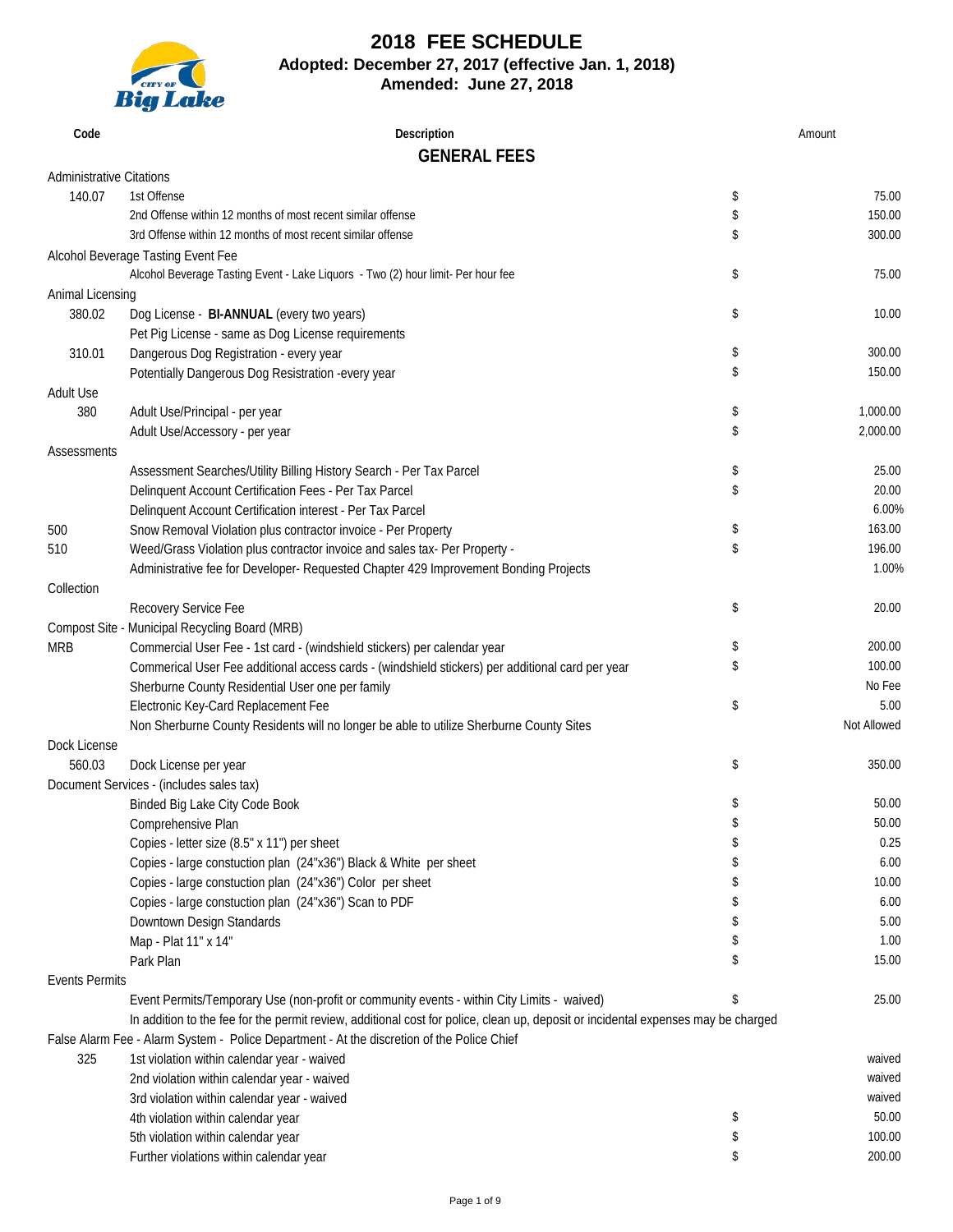

Massage License

Park Shelter

Parking Fines

#### **2018 FEE SCHEDULE Adopted: December 27, 2017 (effective Jan. 1, 2018) Amended: June 27, 2018**

|                             | <b>Big Lake</b>                                                                                   |                     |
|-----------------------------|---------------------------------------------------------------------------------------------------|---------------------|
| Code                        | Description                                                                                       | Amount              |
| <b>Farmers Market</b>       |                                                                                                   |                     |
|                             | Farmers Market Application Fee - per year                                                         | \$<br>75.00         |
|                             | Farmers Market Application Fee - Business/Organization -fundraising for Nonprofit Cause- per year | \$<br>50.00         |
|                             | Farmers Market Application Fee - per week                                                         | \$<br>10.00         |
|                             | Farmer Market Bags - Per Bag (includes sales tax) - New                                           | \$<br>2.00          |
| Fire Box                    |                                                                                                   |                     |
|                             | Fire box purchased                                                                                | \$<br>165.00        |
| Fireworks                   |                                                                                                   |                     |
| 396                         | Fireworks permit application fee                                                                  | \$<br>25.00         |
| Franchise Fee - Utilities   |                                                                                                   |                     |
|                             | Residential - Per Account Per Month                                                               | \$<br>4.00          |
|                             | Commerical - Per Account Per Month                                                                | \$<br>8.00          |
| Food Unit Vendors - Mobile  |                                                                                                   |                     |
| 321                         | Annual Fee - expires January 1st of each year                                                     | \$<br>200.00        |
|                             | 1 to 4 Day Permit (days do not need to be concurrent)                                             | \$<br>50.00         |
|                             | 5 to10 Day Permit (days do not need to be concurrent)                                             | \$<br>100.00        |
| Gambling                    |                                                                                                   |                     |
| 370.05                      | Investigation Fee - Lawful Gambling application                                                   | \$<br>100.00        |
| Garden Plot                 |                                                                                                   |                     |
|                             | Garden Plot Fee - per year                                                                        | \$<br>25.00         |
| <b>Hunting Permits</b>      |                                                                                                   |                     |
| 530.01.4                    | Hunting on Privately Owned Property Permit                                                        | waived              |
| <b>Junked Autos</b>         |                                                                                                   |                     |
| 340.02                      | Special Use Permit - Junked Autos - 6 month                                                       | \$<br>75.00         |
|                             | One time 3 month extension                                                                        | \$<br>125.00        |
| Lakeside Park Vendor Permit |                                                                                                   |                     |
|                             | Lakeside Park Vendor Permit through Public Works - Minimum bid - Permit goes to highest bid       | \$1,000/minimum bid |
| Late Fee                    |                                                                                                   |                     |
|                             | Late Payment Fee for non utitily billing - Per Month                                              | 1.50%               |
| <b>Liquor Licenses</b>      |                                                                                                   |                     |
| 400.04                      | Liquor License - per year                                                                         | \$<br>4,000.00      |
|                             | Wine License - per year                                                                           | \$<br>500.00        |
|                             | Sunday License - per year                                                                         | \$<br>200.00        |
|                             | Brewpub License - per year                                                                        | \$<br>500.00        |
|                             | Brewpub Off-Sale License - per year                                                               | \$<br>100.00        |
|                             | Temporay License - per event                                                                      | \$<br>25.00         |
| 420.01                      | Beer License (3.2%) - per year                                                                    | \$<br>75.00         |
|                             | Taproom License - per year                                                                        | \$<br>500.00        |
|                             | Small Brewer Off-Sale License - per year                                                          | \$<br>100.00        |
|                             | Liquor Licenses Investigation Fee-New Liquor License Application                                  |                     |
| 400.04                      | Liquor License                                                                                    | \$<br>1,000.00      |

420.05 Beer - (3.2%) Malt Liquor **100.00** S

390 Therapeutic Massage License Application & 1st year \$ 100.00

Brewpub, Taproom, Small Brewer License **by a struck of the set of the set of the set of the set of the set of the set of the set of the set of the set of the set of the set of the set of the set of the set of the set of th** Wine License  $\sim$  500.00 $\sim$ 

Therapeutic Massage License after 1st year  $\frac{1}{2}$  75.00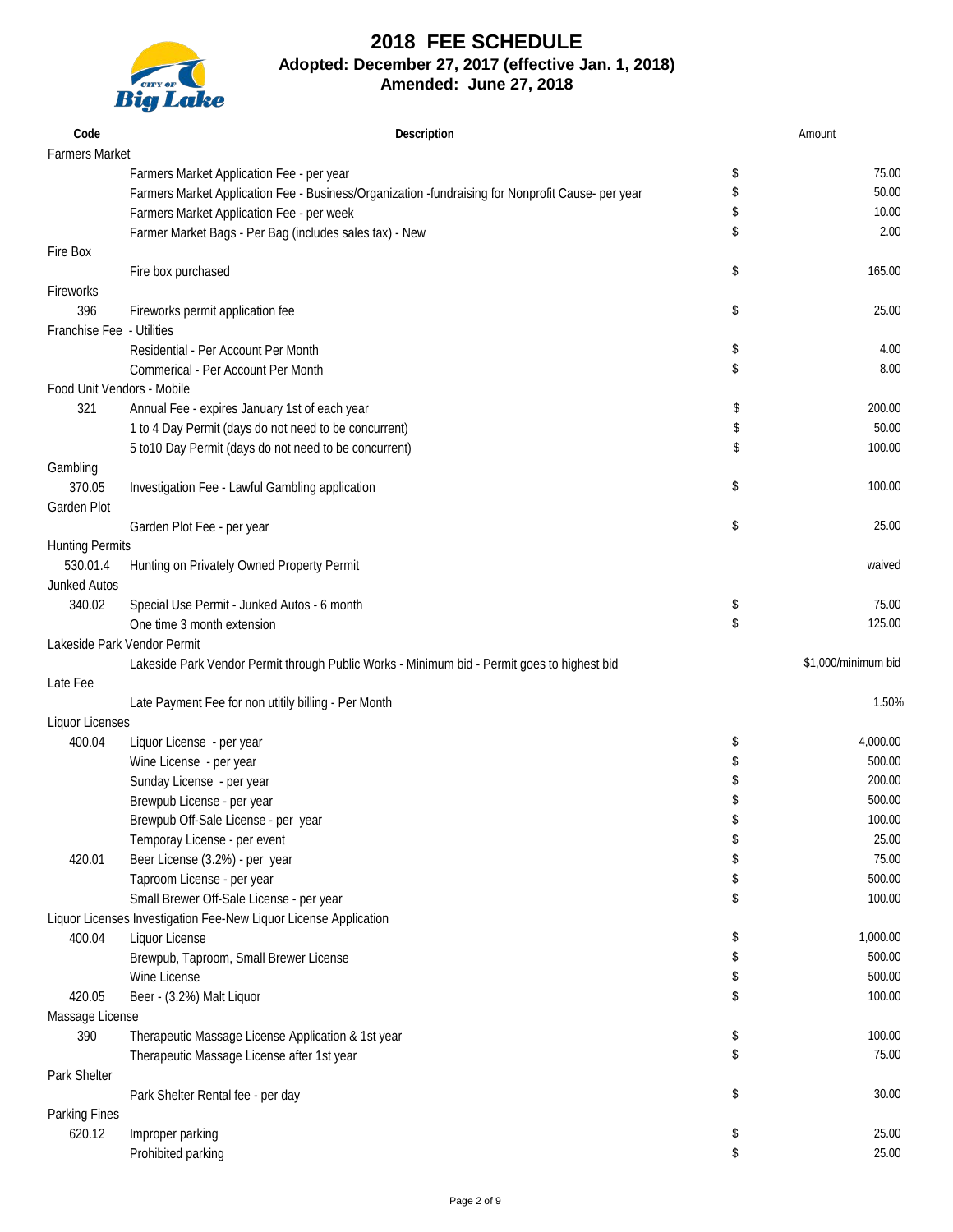

| Code                        | Description                                                                                            |          | Amount              |
|-----------------------------|--------------------------------------------------------------------------------------------------------|----------|---------------------|
|                             | Fire Lane parking                                                                                      | \$       | 25.00               |
|                             | Snow Removal parking                                                                                   | \$       | 50.00               |
|                             | Fire Hydrant parking                                                                                   | \$       | 50.00               |
|                             | No Parking (12:01 to 8:00am 11/01 to 4/15)                                                             | \$       | 50.00               |
|                             | Handicapped parking                                                                                    | \$       | 200.00              |
| Parking Passes              |                                                                                                        |          |                     |
|                             | Seasonal Resident - Vehicle only - May through October                                                 | \$       | 10.00               |
|                             | Resident - Vehicle & Trailer - May through October                                                     | \$       | 20.00               |
|                             | Non-Resident - Vehicle only - May through October                                                      | \$       | 30.00               |
|                             | Non-Resident - Vehicle & Trailer - May through October                                                 | \$       | 40.00               |
|                             | Farmers Market - Wednesdays - May through September                                                    |          | waived              |
|                             | Music in the Park - Thursdays - June through August                                                    |          | waived              |
|                             | Daily Pass Vehicle only - May through October                                                          | \$       | 5.00                |
|                             | Vehicle & Trailer May through October                                                                  | \$       | 15.00               |
|                             | Peddler/Transient Merchant Permits                                                                     |          |                     |
| 320.03                      | Peddler/Transient Merchant application                                                                 | \$       | 25.00               |
|                             | Peddler/Transient Merchant Permits - per day/per person                                                | \$       | 10.00               |
|                             | (No fee is required for Solicitor Registrations)                                                       |          |                     |
| Police Department Fees      |                                                                                                        |          |                     |
|                             | Police Reports/Copies (includes sales tax)- Non Subject of Police Data up to 100 pages - Per Page      | \$       | 0.25                |
|                             | Police Reports/Copies (includes sales tax)- Non Subject of Police Data 101 pages or more               |          | Actual cost         |
|                             | Police Reports/Copies - Data requested by crime victim/subject of data                                 |          | waived              |
|                             | Police Squad - Per Hour                                                                                | \$       | 25.00               |
|                             | Fingerprinting (free for adoptions)                                                                    | \$       | 10.00               |
|                             | Photo CD (includes sales tax) - Per Copy                                                               | \$       | 15.00               |
|                             | Electronic Case File Data (includes sales tax) - Per Copy                                              | \$       | 35.00               |
|                             | Impound Release Fee                                                                                    | \$       | 50.00               |
|                             | Police Yard Signs for Sale - includes sales tax                                                        | \$       | 10.00               |
|                             | Property Violations - also see Assessments                                                             |          |                     |
|                             | Snow Removal Violations plus contractor invoice - Per Property                                         | \$       | 163.00              |
|                             | Weed/Grass Violation plus contractor invoice - Per Property                                            | \$       | 196.00              |
| Revolving                   |                                                                                                        |          |                     |
|                             | Revolving Loan Application Fee - EDA                                                                   |          | 1% of loan          |
| Rental Housing Registration |                                                                                                        |          |                     |
| 910.07                      | Single Family units                                                                                    | \$       | 50.00               |
|                             | Duplex units                                                                                           | \$       | 80.00               |
|                             | Multifamily building containing three (3) dwelling units                                               | \$       | 320.00              |
|                             | Multifamily dwelling units additional charge/ unit after original three (3) units                      | \$       | 13.00               |
|                             | Re-inspection fee - see staff billing rates                                                            |          | Staff billing rates |
| Return Check                |                                                                                                        |          |                     |
|                             | Return check fee                                                                                       | \$       | 30.00               |
| Right of Way                |                                                                                                        |          |                     |
| 1400.1<br>Room Rentals      | Right of Way Permit Fee                                                                                | \$       | 150.00              |
|                             | Meeting Room Use - (on a case by case basis)                                                           |          | Actual cost         |
|                             | **part of agrmt Big Lake Community Room (790 Minnesota Ave) for-profit community businesses - per hour |          | 50.00               |
|                             | Big Lake Community Room (790 Minnesota Ave) non-community groups - per hour                            | \$<br>\$ | 75.00               |
|                             |                                                                                                        |          | waived              |
| Signs                       | Big Lake Community Room (790 Minnesota Ave) Big Lake non-profit groups - per hour                      |          |                     |
| 1300                        | Permanent Sign Permit - Including Wall Mount and Pylon (could include multi-signs) - each permit       | \$       | 100.00              |
|                             | Temporary Sign Permit- days allowed based on code - (plus escrow listed below) -each permit            | \$       | 50.00               |
|                             | *** One fee waiver allowed for all City of Big Lake non-profit events                                  |          |                     |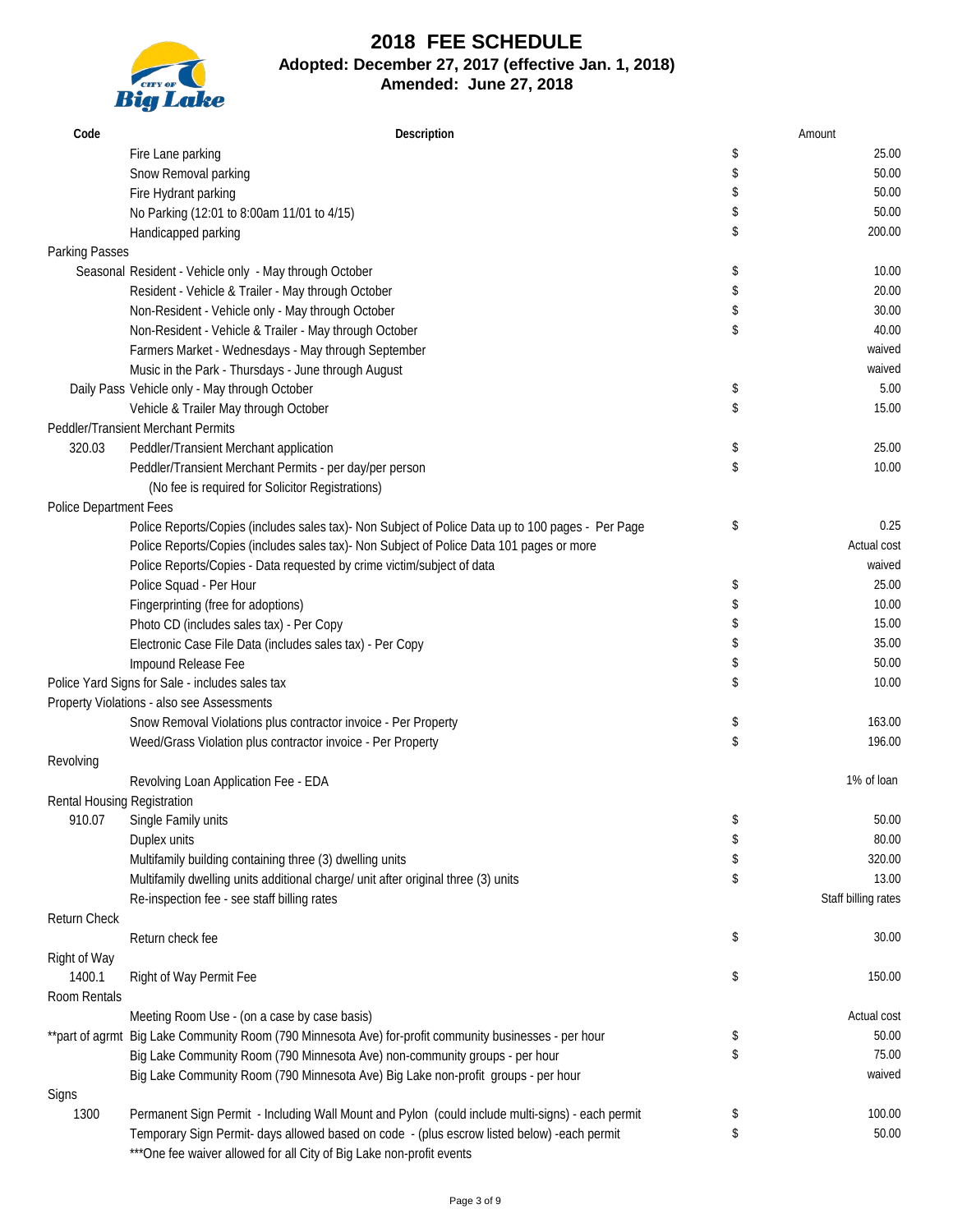

| Code | Description                                                                          |    | Amount |
|------|--------------------------------------------------------------------------------------|----|--------|
|      | Temporary Sign Fee - Escrow                                                          | \$ | 100.00 |
|      | Sign Code Violation - Per Offense                                                    | \$ | 50.00  |
|      | Staff/Equipment Billing Rates (staff time includes hourly fringe plus overhead cost) |    |        |
|      | <b>Accounting Clerk</b>                                                              | \$ | 55.00  |
|      | <b>Building &amp; Inspections</b>                                                    | \$ | 75.00  |
|      | City Administrator                                                                   | \$ | 120.00 |
|      | City Clerk                                                                           | \$ | 65.00  |
|      | Clerical/Support                                                                     | \$ | 55.00  |
|      | <b>Community Development Director</b>                                                | \$ | 105.00 |
|      | <b>Finance Director</b>                                                              | \$ | 105.00 |
|      | <b>City Engineer</b>                                                                 | \$ | 115.00 |
|      | <b>City Planner</b>                                                                  | \$ | 65.00  |
|      | <b>Consultant Planner</b>                                                            | \$ | 75.00  |
|      | Liquor Store Manager                                                                 | \$ | 75.00  |
|      | <b>Police Department Staff</b>                                                       |    |        |
|      | Police Investigator                                                                  | \$ | 120.00 |
|      | Police Lieutenant                                                                    | \$ | 140.00 |
|      | Police Officer                                                                       | \$ | 110.00 |
|      | Police Chief                                                                         | \$ | 190.00 |
|      | Reserve Officer                                                                      | \$ | 25.00  |
|      | <b>Public Work Staff</b>                                                             |    |        |
|      | Maintenance                                                                          | \$ | 80.00  |
|      | Fleet Mechanic                                                                       | \$ | 90.00  |
|      | Foreman                                                                              | \$ | 110.00 |
|      | Director                                                                             | \$ | 105.00 |
|      | Equipment charge - per hour                                                          |    |        |
|      | Air Compressor                                                                       | \$ | 36.00  |
|      | Bucket Truck - NEW 2017                                                              | \$ | 120.50 |
|      | Chain Saw                                                                            | \$ | 29.50  |
|      | Dump Truck                                                                           | \$ | 64.50  |
|      | Holder - NEW 2017                                                                    | \$ | 65.00  |
|      | Hydrant Meter -Per Month                                                             | \$ | 50.00  |
|      | Jet Rodder                                                                           | \$ | 45.50  |
|      | Jet/Vac                                                                              | \$ | 211.00 |
|      | Lawn Mower                                                                           | \$ | 36.00  |
|      | Loader                                                                               | \$ | 120.50 |
|      | Pickup Truck                                                                         | \$ | 36.00  |
|      | Skid Steer                                                                           |    | 65.00  |
|      | Small Tools Miscellaneous                                                            | S  | 7.00   |
|      | <b>Street Sweeper</b>                                                                |    | 42.00  |
|      | Tandem Dump Truck                                                                    |    | 120.50 |
|      | Tractor                                                                              | \$ | 65.00  |
|      | Trailer                                                                              | \$ | 45.50  |
|      | Weed Whip                                                                            | \$ | 29.00  |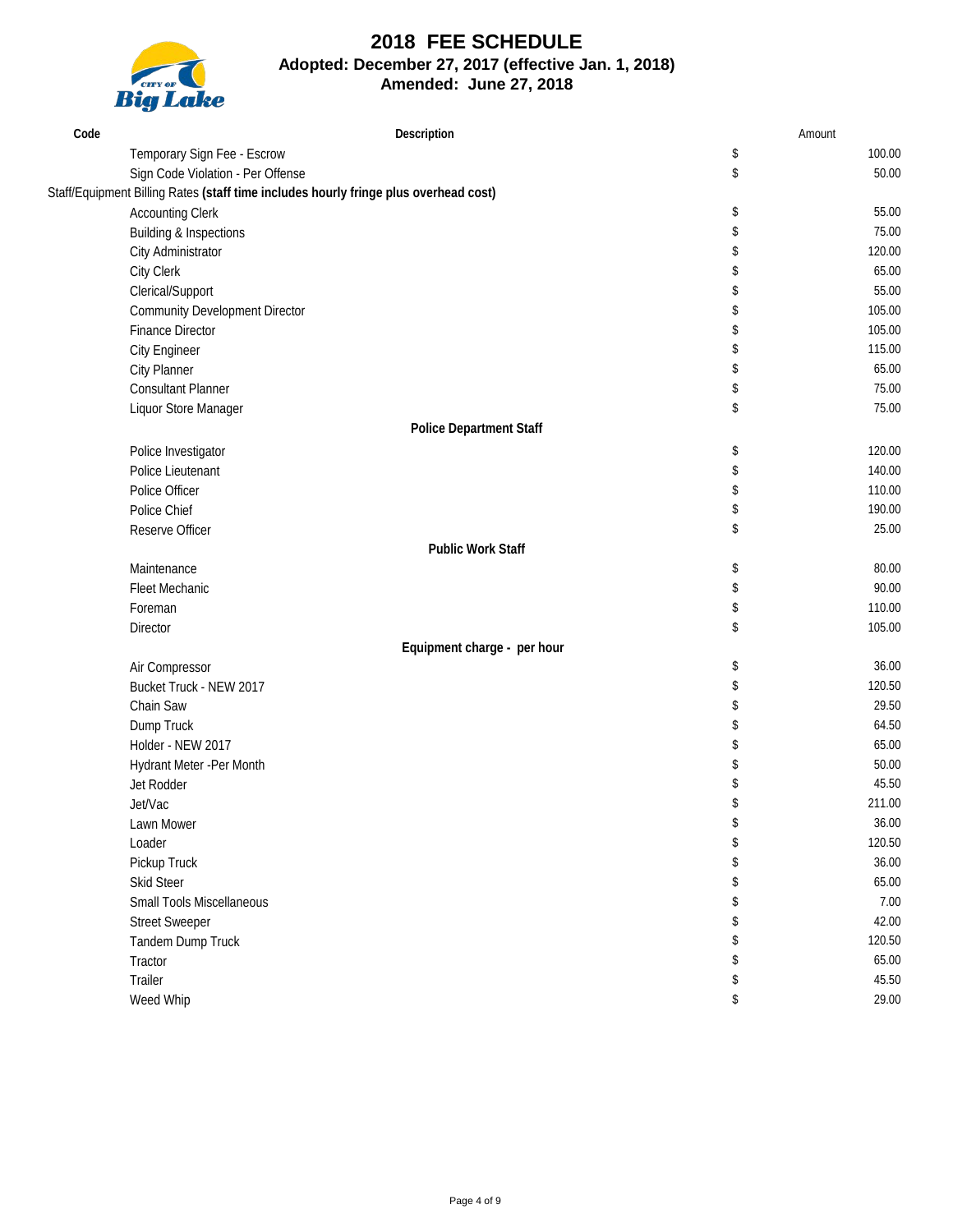

| Code                       | Description<br>Equipment charge - per day                                                           |                          | Amount                                                                        |
|----------------------------|-----------------------------------------------------------------------------------------------------|--------------------------|-------------------------------------------------------------------------------|
|                            | <b>Tapping Machine</b>                                                                              | \$                       | 66.00                                                                         |
|                            | Tapping Machine Tap                                                                                 | \$                       | 28.00                                                                         |
|                            | Sign Rental                                                                                         | \$                       | 4.50                                                                          |
| <b>Street</b>              |                                                                                                     |                          |                                                                               |
| 710.01                     | <b>Street Excavation Permit Fee</b>                                                                 | \$                       | 223.00                                                                        |
|                            | Street Excavation Permit Escrow - As determined by city engineer                                    |                          |                                                                               |
| <b>Street Light</b>        |                                                                                                     |                          |                                                                               |
| 830                        | Street Light Utility System Fee Residental Unit - Per Month                                         | \$                       | 3.00                                                                          |
|                            | Street Light Utility System Fee Non - Residental Unit - Per Front Footage/Month                     | \$                       | 0.042                                                                         |
| Snow Removal Violation     |                                                                                                     |                          |                                                                               |
|                            | 500 Snow Removal Violation plus contractor invoice - Per Property                                   | \$                       | 163.00                                                                        |
| Tobacco<br>350.03          |                                                                                                     | \$                       | 100.00                                                                        |
| <b>Trash Hauler</b>        | Tobacco License per Calendar year                                                                   |                          |                                                                               |
| 335.02                     | Trash Hauler License - Per Calendar Year                                                            | \$                       | 150.00                                                                        |
| Traveling                  |                                                                                                     |                          |                                                                               |
| 310.01                     | Traveling Shows permit                                                                              | \$                       | 25.00                                                                         |
| <b>Temporary Structure</b> |                                                                                                     |                          |                                                                               |
|                            | Temporary Structure (Tent) Permit - approved by Fire Department - (could be multi tents)each permit | \$                       | 25.00                                                                         |
| Water Tower Lease Fee      |                                                                                                     |                          |                                                                               |
|                            | Water Tower lease fee                                                                               |                          | Per Individual Contract                                                       |
| Weed/Grass Violation       |                                                                                                     |                          |                                                                               |
| 510                        | Weed/Grass Violation plus contractor invoice and sales tax- Per Property -                          |                          |                                                                               |
|                            | <b>BUILDING DEPARTMENT FEES</b>                                                                     |                          |                                                                               |
| 900.03                     | Building Permit Fee Schedule - based on valuation                                                   | See schedule below       |                                                                               |
|                            | <b>Total Valuation</b>                                                                              |                          | Fee                                                                           |
|                            | \$1.00 to \$500.00                                                                                  | \$                       | 29.50                                                                         |
|                            | \$501.00 to \$2,000                                                                                 |                          | \$28 for 1ST \$500, plus \$3.70 for<br>each addtl \$100, or fraction thereof, |
|                            |                                                                                                     | to and including \$2000. |                                                                               |
|                            |                                                                                                     |                          |                                                                               |
|                            | \$2,001 to \$25,000                                                                                 |                          | \$83.50 for 1ST 2,000, plus \$16.55                                           |
|                            |                                                                                                     |                          | for each addtl \$1,000, or fraction                                           |
|                            |                                                                                                     |                          | thereof, to and including \$50,000.                                           |
|                            | \$25,001 to \$50,000                                                                                |                          |                                                                               |
|                            |                                                                                                     |                          | \$464.15 for 1ST \$25,000, plus \$12<br>for each addtl \$1,000. or fraction   |
|                            |                                                                                                     |                          | thereof, to and including \$100,000.                                          |
|                            |                                                                                                     |                          |                                                                               |
|                            | \$50,001 to \$100,000                                                                               |                          | \$764.15 for 1ST \$50,000, plus                                               |
|                            |                                                                                                     |                          | \$8.45 for each addtl \$1,000, or<br>fraction thereof, to and including       |
|                            |                                                                                                     | \$100,000.               |                                                                               |
|                            | \$100,001 to \$500,000                                                                              |                          | \$1,186.65 for 1ST \$100,000, plus                                            |
|                            |                                                                                                     |                          | \$6.75 for each addtl \$1,000, or                                             |
|                            |                                                                                                     |                          | fraction thereof, to and including                                            |
|                            |                                                                                                     | \$500,000.               |                                                                               |
|                            | \$500,001 to \$1,000,000                                                                            |                          | \$3,886.65 for 1ST \$500,000, plus                                            |
|                            |                                                                                                     |                          | \$5.50 for each addtl \$1,000, ir<br>fraction thereof, to and including       |
|                            |                                                                                                     | \$1,000,000.             |                                                                               |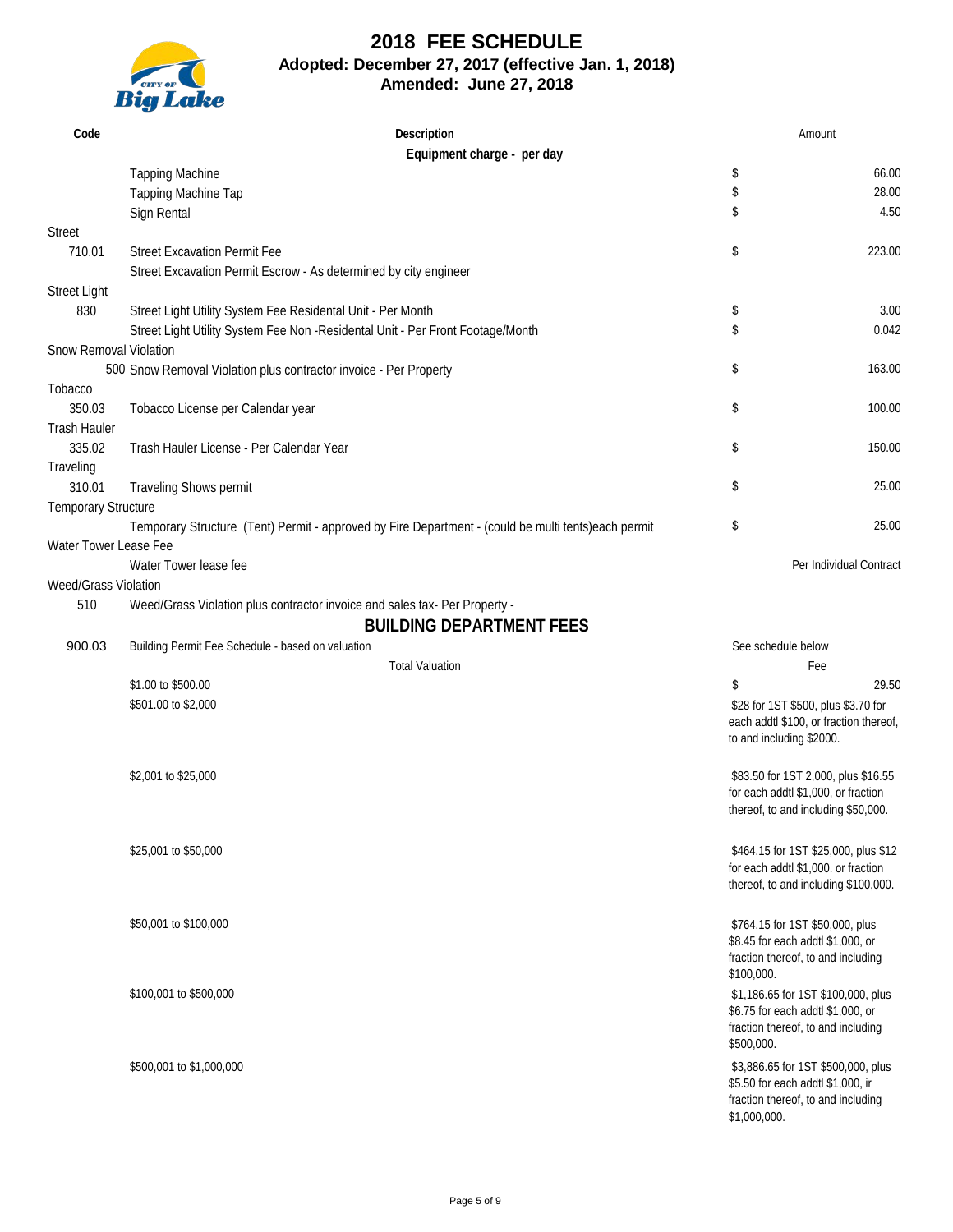

| Code | Description                                                                       |                                                                                                | Amount                   |
|------|-----------------------------------------------------------------------------------|------------------------------------------------------------------------------------------------|--------------------------|
|      | \$1,000,000 and up                                                                | \$6.636.65 for 1ST \$1,000,000, plus<br>\$4.50 for each addtl \$1,000, or<br>fraction thereof. |                          |
|      | Administrative Fee - Permit Refund                                                | \$                                                                                             | 25.00                    |
|      | <b>Basement Refinish</b>                                                          | \$                                                                                             | 150.00                   |
|      | Building Permit - - see Valuation Table listed above with Building Permit Fees    |                                                                                                | See 900.03 building fees |
|      | Plan Review                                                                       |                                                                                                | 65% of Permit Fee        |
|      | Plan Review - Duplicate Plan                                                      |                                                                                                | 25% of Permit Fee        |
|      | Plan Review - Accessory Structure                                                 |                                                                                                | 65% of Permit Fee        |
|      | Plan Review Revisions - Per Hour                                                  | \$                                                                                             | 50.00                    |
|      | Air Conditioner                                                                   | \$                                                                                             | 50.00                    |
|      | Deck Permit - Residential                                                         | \$                                                                                             | 150.00                   |
|      | Demo                                                                              | \$                                                                                             | 100.00                   |
|      | Fence Permit > 6' (Zoning)                                                        | \$                                                                                             | 55.00                    |
|      | Fence Permit <6' - see Valuation Table listed above with Building Permit Fees     |                                                                                                | See 900.03 building fees |
|      | Fireplace                                                                         | \$                                                                                             | 100.00                   |
|      | Fire Suppression                                                                  |                                                                                                | 2% of Job Value          |
|      | Fire Suppression Plan Review                                                      |                                                                                                | 65% of Permit Fee        |
|      | Furnace Replacement                                                               | \$                                                                                             | 50.00                    |
|      | After Hours / Weekend Inspection Minimun 2 hours - Per Hour                       | \$                                                                                             | 63.25                    |
|      | Investigation Fee                                                                 |                                                                                                | 100% of Permit Fee       |
|      | Land Alteration Permit (i.e. landscape, grading) not charged for plan review      |                                                                                                | See 900.03 building fees |
|      | Lawn Irrigation - Residential Permit                                              | \$                                                                                             | 50.00                    |
|      | Lawn Irrigation - Comm Permit                                                     | \$                                                                                             | 100.00                   |
|      | Mechanical (New Residential)                                                      | \$                                                                                             | 150.00                   |
|      | Mechanical (Remodel, Addition)                                                    | \$                                                                                             | 100.00                   |
|      | Mechanical (New Commercial) - Minimum \$200                                       |                                                                                                | 2% of Job Value          |
|      | Mechanical (Remodel, Addition - Comm) - Minimum \$100                             |                                                                                                | 2% of Job Value          |
|      | Mechanical Plan Check Fee                                                         |                                                                                                | 50% of Permit Fee        |
|      | Moving Structure                                                                  | \$                                                                                             | 100.00                   |
|      | Moving Structure - Site Inspection                                                | \$                                                                                             | 50.00                    |
|      | Permit Card - Copy Replacement                                                    | \$                                                                                             | 5.00                     |
|      | Plumbing Residential (New Homes)                                                  | \$                                                                                             | 200.00                   |
|      | Plumbing Residential (Remodel, Addition)                                          | \$                                                                                             | 100.00                   |
|      | Plumbing Commercial (New) - Minimum \$300                                         |                                                                                                | 2% of Job Value          |
|      | Plumbing Commercial (Remodel, Addition) - Minimum \$150                           |                                                                                                | 2% of Job Value          |
|      | Re-Inspection Fee                                                                 | \$                                                                                             | 50.00                    |
|      | Roofing (Residential)                                                             | \$                                                                                             | 100.00                   |
|      | Roofing (Commercial) - See Valuation Table listed above with Building Permit Fees |                                                                                                | See 900.03 building fees |
|      | Seed/Sod Fee - (plus escrow listed below)                                         | S                                                                                              | 140.00                   |
|      | Seed/Sod Fee - Escrow                                                             | \$                                                                                             | 1,860.00                 |
|      | Siding - Residential                                                              | \$                                                                                             | 100.00                   |
|      | Swimming Pools                                                                    | S                                                                                              | 150.00                   |
|      | <b>Water Softer</b>                                                               |                                                                                                | 50.00                    |
|      | Water heater Replacement                                                          |                                                                                                | 50.00                    |
|      | Window Replacement - Residential                                                  | \$                                                                                             | 100.00                   |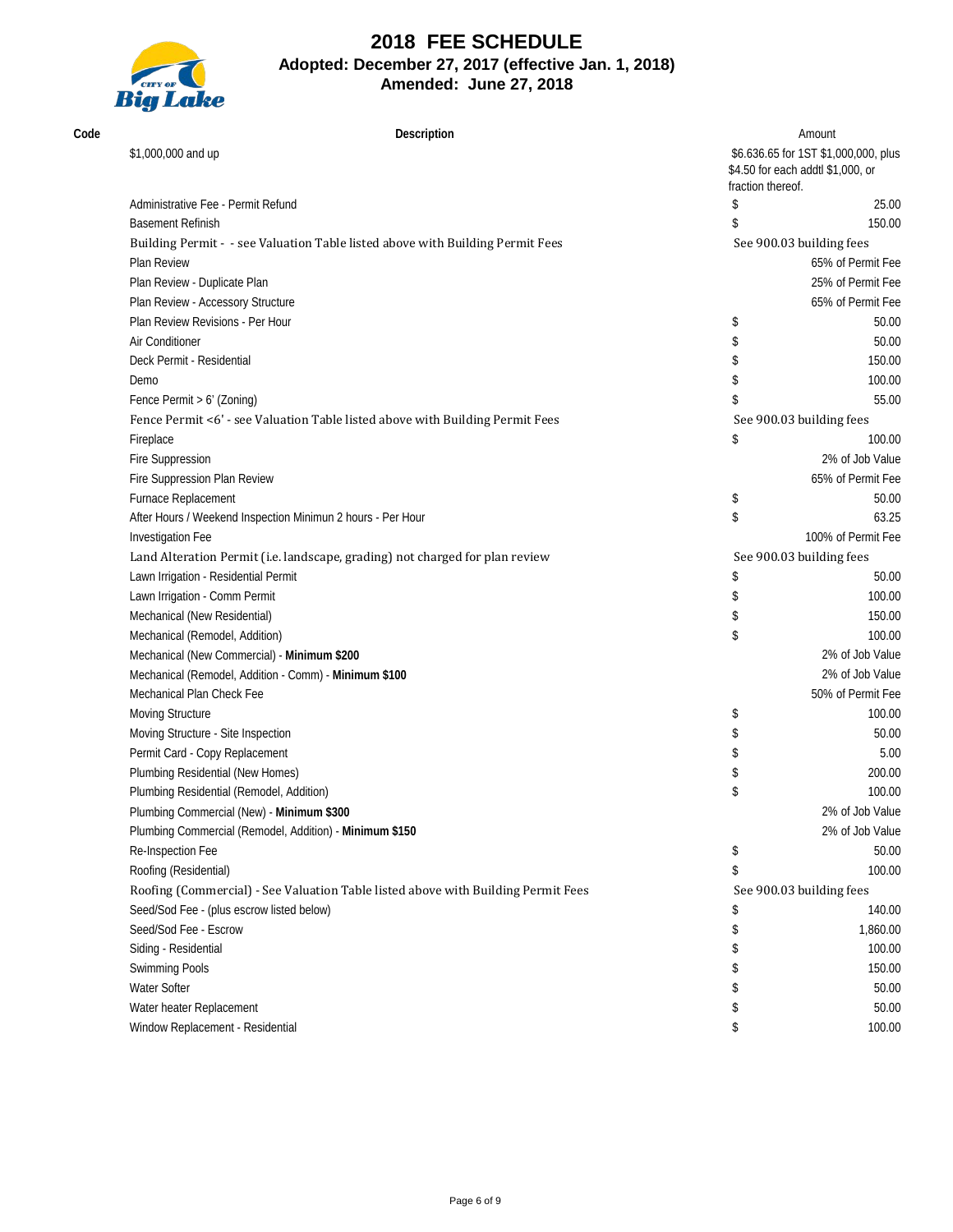# **2018 FEE SCHEDULE**



**Adopted: December 27, 2017 (effective Jan. 1, 2018)**

**Amended: June 27, 2018**

| Code | Description                                                                                                                                                                                                    | Amount                    |
|------|----------------------------------------------------------------------------------------------------------------------------------------------------------------------------------------------------------------|---------------------------|
|      | <b>PLANNING/ZONING FEES</b>                                                                                                                                                                                    |                           |
|      | In addition to the fees listed, City Engineer, City Attorney, Planning Consultant, or other consultant fees will be<br>charged on an actual cost basis and will be pass through to developer's escrow account. |                           |
|      | Amendments - Ordinance or Comprehensive Plan - (plus escrow listed below)                                                                                                                                      | \$<br>325.00              |
|      | Amendments - Ordinance or Comprehensive Plan - Escrow                                                                                                                                                          | \$<br>1,000.00            |
|      | Administrative Fee - Permit Refund                                                                                                                                                                             | 25.00                     |
|      | Appeals                                                                                                                                                                                                        | \$<br>600.00              |
|      | <b>Annexations - Residentials</b>                                                                                                                                                                              | \$<br>1,000.00            |
|      | Annexations - Commercial/Industrial                                                                                                                                                                            | waived                    |
|      | Concept Plan - (plus escrow listed below)                                                                                                                                                                      | \$<br>100.00              |
|      | Concept Plan Escrow                                                                                                                                                                                            | \$<br>1,000.00            |
|      | Conditional Use Permit (CUP) Resident/Commercial/Industrial/Signs - (plus escrow listed below)                                                                                                                 | \$<br>400.00              |
|      | Conditional Use Permit Resident/Commercial/Industrial/Signs - Escrow                                                                                                                                           | 1,000.00                  |
|      | Conditional Use Extension Fee - first time for an additional year                                                                                                                                              | 100.00                    |
|      | Conditional Use Extension Fee - second renewal approved by council                                                                                                                                             | 400.00                    |
|      | Environmental Review (EAW/AUAR) - (plus escrow listed below)                                                                                                                                                   | 500.00                    |
|      | Environmental Review (EAW/AUAR) Escrow                                                                                                                                                                         | 1,000.00                  |
|      | Home Occupation Permit                                                                                                                                                                                         | 150.00                    |
|      | Interim Use Permit - (plus escrow listed below)                                                                                                                                                                | \$<br>500.00              |
|      | Interim Use Permit Escrow                                                                                                                                                                                      | \$<br>1,000.00            |
|      | Investigation Fee                                                                                                                                                                                              | \$<br>55.00               |
|      | Park & Trail Dedication Residential- must be paid at time of application and before issuance of building permit -<br>Mininum \$2500/unit                                                                       | 10% of Land Value or land |
|      | Park & Trail Dedication Commericial or Industrial- must be paid at time of application and before issuance of<br>building permit - Mininum \$2500/unit                                                         | 4% of Land Value or land  |
|      | *All new subdivisions must satisfy park dedication requirements (land and/or cash) as determined by the City Council                                                                                           |                           |
|      | Parking Pad Administrative Permit                                                                                                                                                                              | \$<br>55.00               |
|      | Planned Unit Development (PUD) - (plus escrow listed below)                                                                                                                                                    | \$<br>750.00              |
|      | Planned Unit Development (PUD) Escrow                                                                                                                                                                          | 3,000.00                  |
|      | Plat - Final - (plus escrow listed below)                                                                                                                                                                      | 300.00                    |
|      | Plat - Final Escrow                                                                                                                                                                                            | 3,000.00                  |
|      | Plat - Preliminary - (plus escrow listed below)                                                                                                                                                                | 300.00                    |
|      | Plat - Preliminary Escrow                                                                                                                                                                                      | 5,000.00                  |
|      | Recording Fee - Includes Administration cost                                                                                                                                                                   | \$<br>66.00               |
|      | Rezoning                                                                                                                                                                                                       | \$<br>500.00              |
|      | Site Plan Reviews - (plus escrow listed below)                                                                                                                                                                 | 100.00                    |
|      | <b>Site Plan Reviews Escrow</b>                                                                                                                                                                                | 1,500.00                  |
|      | Subdivisions Administrative                                                                                                                                                                                    | 300.00                    |
|      | Subdivisions Administrative - Escrow                                                                                                                                                                           | 1,000.00                  |
|      | Subdivisions Simple - (plus escrow listed below)                                                                                                                                                               | 500.00                    |
|      | Subdivisions Simple Escrow                                                                                                                                                                                     | 3,000.00                  |
|      | Tax Abatement Districts - (plus escrow listed below)                                                                                                                                                           | 500.00                    |
|      | <b>Tax Abatement Districts Escrow</b>                                                                                                                                                                          | 10,000.00                 |
|      | Temporary Use/Event Permits (non-profit or community events - within City Limits - waived)                                                                                                                     | 25.00                     |
|      | Temporary Structure (Tent) Permit - approved by Fire Department - (could be multi tents)each permit                                                                                                            | 25.00                     |
|      | Tax Increment Financing (TIF) Districts - (plus escrow listed below)                                                                                                                                           | 500.00                    |
|      | Tax Increment Financing (TIF) Districts Escrow                                                                                                                                                                 | 10,000.00                 |
|      | Vacations - (plus escrow listed below)                                                                                                                                                                         | 500.00                    |
|      | <b>Vacations Escrow</b>                                                                                                                                                                                        | 1,000.00                  |
|      | Variances - Residential/Commercial/Industrial - (plus escrow listed below)                                                                                                                                     | 350.00                    |
|      | Variances - Residential - Escrow                                                                                                                                                                               | 500.00                    |
|      | Variances - Commercial/Industrial - Escrow                                                                                                                                                                     | 1,500.00                  |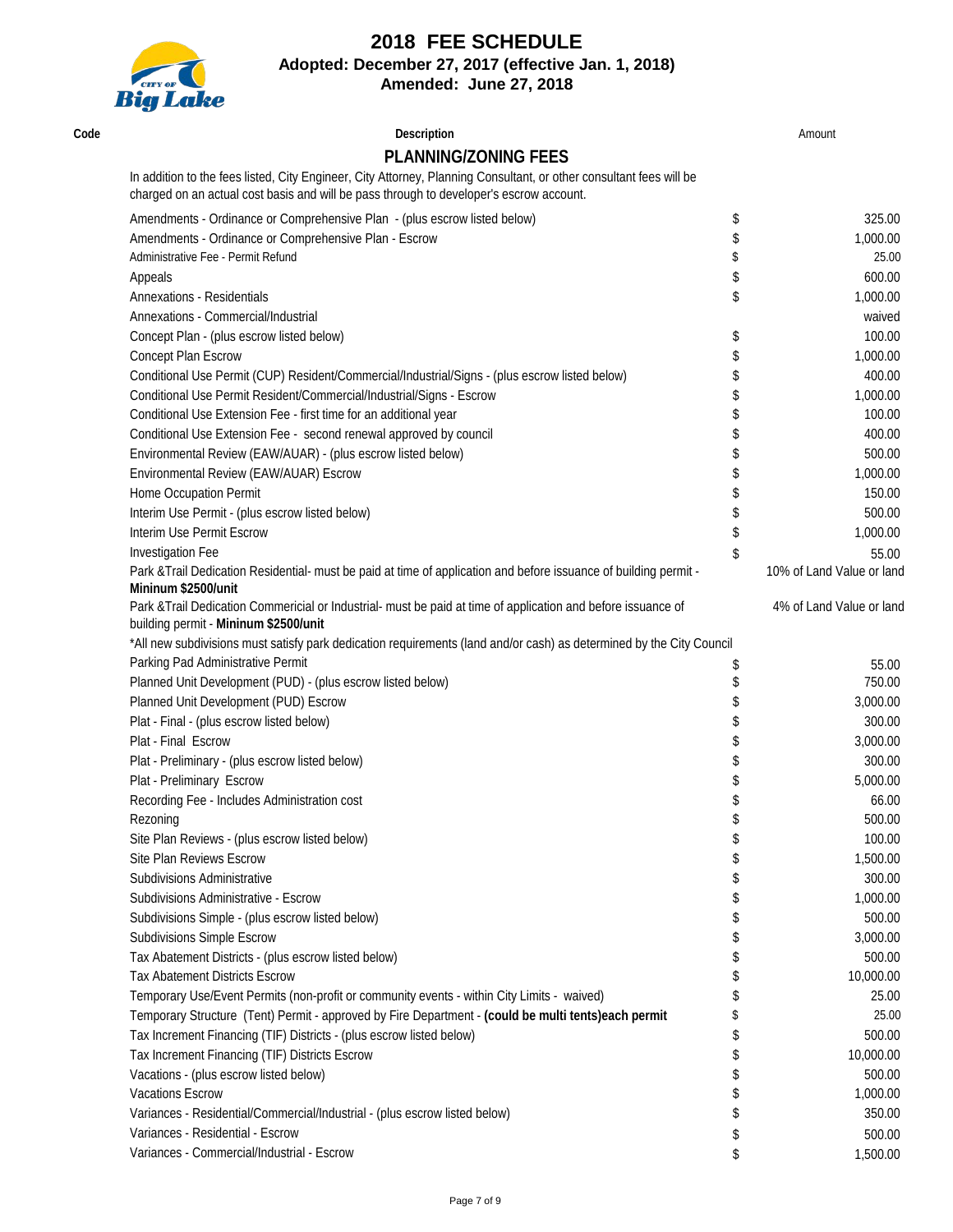

## **2018 FEE SCHEDULE Adopted: December 27, 2017 (effective Jan. 1, 2018)**

**Amended: June 27, 2018**

| Code   | Description                                                                                              |          | Amount                                     |
|--------|----------------------------------------------------------------------------------------------------------|----------|--------------------------------------------|
|        | Wetland Application - (plus escrow listed below) plus actual cost                                        | \$       | 500.00                                     |
|        | Wetland Escrow -                                                                                         | \$       | 350.00                                     |
|        | Zoning letter - formal letter attesting to the land use regulations for a specific site                  | \$       | 55.00                                      |
|        | <b>WATER/SEWER/STORM SEWER FEES:</b>                                                                     |          |                                            |
| 800.21 | Water Rates - Residental<br>0 - 6,500 gallons monthly usage - Per 1,000 gallons                          |          | 4.09                                       |
|        | over 6,500 gallos monthly usage - Per 1,000 gallons                                                      | \$<br>\$ | 5.11                                       |
|        | Monthly Fixed Fee                                                                                        | \$       | 6.81                                       |
|        | Water Rates - Multi-Family                                                                               |          |                                            |
|        | 0 - 88,600 gallons monthly usage - Per 1,000 gallons                                                     | \$       | 4.09                                       |
|        | over 88,600 gallons monthly usage - Per 1,000 gallons                                                    | \$       | 5.11                                       |
|        | Monthly Fixed Fee                                                                                        | \$       | 15.63                                      |
|        | Water Rates - Municipal                                                                                  |          |                                            |
|        | All gallons monthly usage - Per 1,000 gallons                                                            | \$       | 4.14                                       |
|        | Monthly Fixed Fee                                                                                        | \$       | 7.14                                       |
|        | Water Rates - Irrigation                                                                                 |          |                                            |
|        | 0 - 88,600 gallons monthly usage - Per 1,000 gallons                                                     | \$       | 4.09                                       |
|        | over 88,600 gallons monthly usage - Per 1,000 gallons                                                    | \$       | 5.11                                       |
|        | Monthly Fixed Fee                                                                                        | \$       | 15.63                                      |
| 800.21 | <b>Water Rates - Commercial</b><br>0 - 51,000 gallons monthly usage - Per 1,000 gallons - plus sales tax | \$       | 2.52                                       |
|        | over 51,000 gallons monthly usage - Per 1,000 gallons - plus sales tax                                   | \$       | 2.78                                       |
|        | Monthly Fixed Fee - based on meter size - see chart below all rates per month fee:                       |          |                                            |
|        | $5/8" - 1"$                                                                                              | \$       | 6.81                                       |
|        | 11/2                                                                                                     | \$       | 9.72                                       |
|        | 2"                                                                                                       | \$       | 15.63                                      |
|        | 3"                                                                                                       | \$       | 59.32                                      |
|        | 4"                                                                                                       | \$       | 75.50                                      |
|        | 6"                                                                                                       | \$       | 113.24                                     |
|        | 8"                                                                                                       | \$       | 156.38                                     |
|        | Water Rates - Industrial (per Contract)                                                                  |          |                                            |
| 800.21 | 0 - 51,000 gallons monthly usage - Per 1,000 gallons - plus sales tax                                    | \$       | 2.59                                       |
|        | over 51,000 gallons monthly usage - Per 1,000 gallons - plus sales tax                                   | \$       | 2.87                                       |
|        | Monthly Fixed Fee -                                                                                      | \$       | 262.50                                     |
|        | <b>Water Service Fees</b>                                                                                |          |                                            |
|        | Water Access Charges (WAC)- anticipated daily use of water less than 25,000 gallons - Per Unit           | \$       | 3,585.00                                   |
|        | Water Access Charges (WAC)- for multi-tenant buildings greater than 4 units - Per Unit                   | \$       | 2,200.00                                   |
|        | Water Access Charges (WAC) - anticipated daily use of water greater than 25,000 gallons - Per Unit       |          | Determined by City Engineer                |
|        | Water Availability Charge -parcels that have city water available but are not connected - Fee Per Year   | \$       | 75.00                                      |
| 800.07 | Water Inspections - New Hook-up                                                                          | \$       | 75.00                                      |
| 800.07 | Water Inspections - Repair                                                                               | \$       | 35.00                                      |
| 800.18 | Water Late Charges - Per Monthly billing<br>Water Meters - Residential                                   |          | 10% or \$5, whichever is greater<br>319.00 |
|        | Water Meter Certificate of Ocuupancy Inspection                                                          | \$<br>\$ | 40.00                                      |
|        | Water Meter Siding Inspection                                                                            | \$       | 40.00                                      |
| 800.2  | Water Shut Off Charge - at owners request                                                                | \$       | 30.00                                      |
| 800.2  | Water Turn On Charge - at owners request                                                                 | \$       | 30.00                                      |
| 800.2  | Water Shut Off Charge - delinquency - 2 employees always sent for safety reasons                         | \$       | 60.00                                      |
| 800.2  | Water Turn On Charge - delinquency - 2 employees always sent for safety reasons                          | \$       | 60.00                                      |
|        | Water Test Fee - State of MN - Per Month                                                                 | \$       | 0.53                                       |
|        | Water Trunk Area Fee - Per Acre                                                                          | \$       | 1,650.00                                   |
| 800.27 | Water Use Restrictions - 1st violation within calendar year                                              |          | waived                                     |